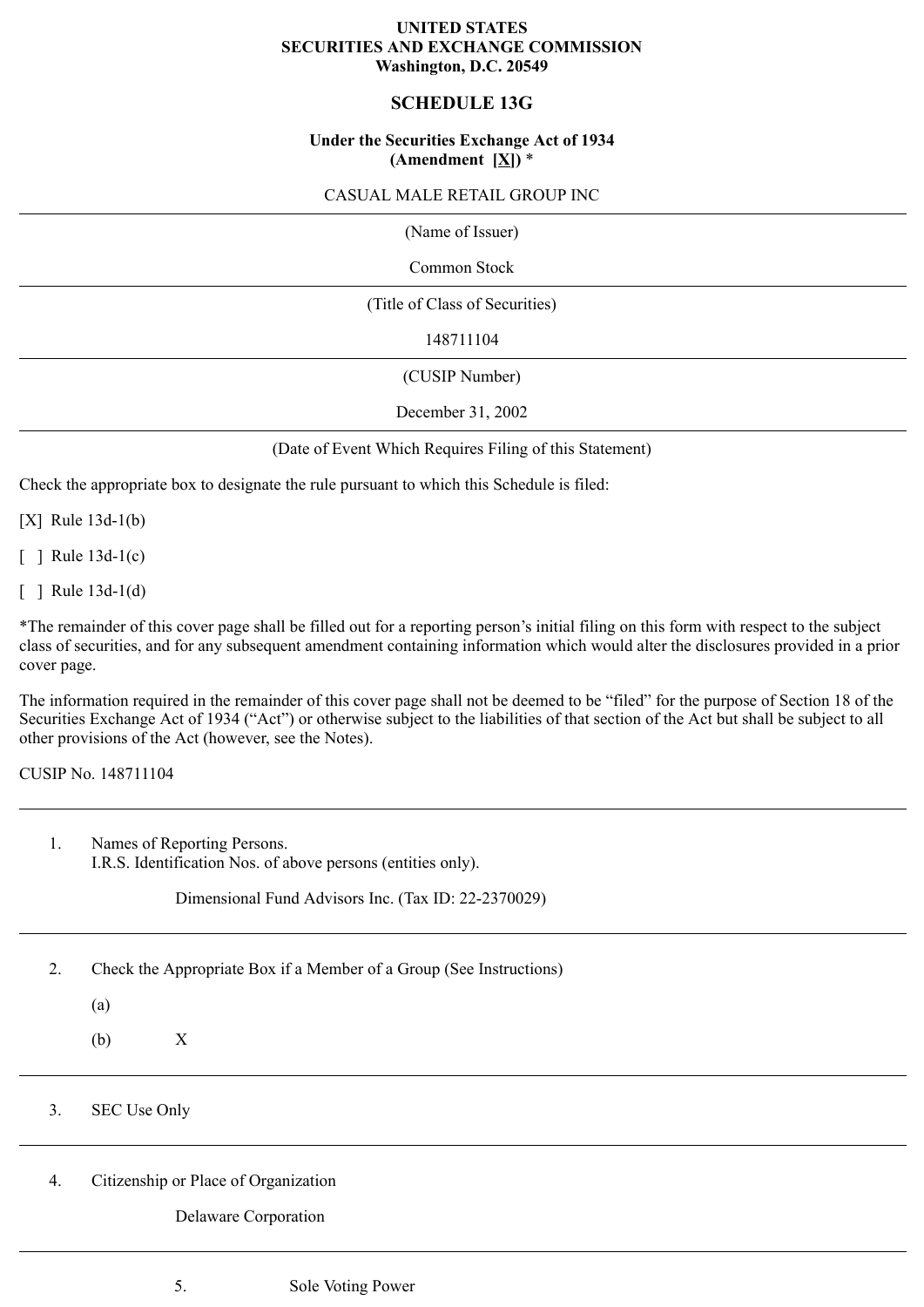| Number of                                                                     |                                                   | 1131500 ** see Note 1**                                                             |  |  |
|-------------------------------------------------------------------------------|---------------------------------------------------|-------------------------------------------------------------------------------------|--|--|
| <b>Shares</b><br>Beneficially<br>Owned by<br>Each<br>Reporting<br>Person With |                                                   | 6.<br><b>Shared Voting Power</b>                                                    |  |  |
|                                                                               |                                                   | $\boldsymbol{0}$                                                                    |  |  |
|                                                                               |                                                   | Sole Dispositive Power<br>7.                                                        |  |  |
|                                                                               |                                                   | 1131500 ** see Note 1**                                                             |  |  |
|                                                                               |                                                   | 8.<br>Shared Dispositive Power                                                      |  |  |
|                                                                               |                                                   | $\boldsymbol{0}$                                                                    |  |  |
| 9.                                                                            |                                                   | Aggregate Amount Beneficially Owned by Each Reporting Person                        |  |  |
|                                                                               |                                                   | 1131500 ** see Note 1**                                                             |  |  |
| 10.                                                                           |                                                   | Check if the Aggregate Amount in Row (9) Excludes Certain Shares (See Instructions) |  |  |
|                                                                               |                                                   | $\rm N/A$                                                                           |  |  |
| 11.                                                                           | Percent of Class Represented by Amount in Row (9) |                                                                                     |  |  |
|                                                                               |                                                   | 3.24                                                                                |  |  |
| 12.                                                                           | Type of Reporting Person (See Instructions)       |                                                                                     |  |  |
|                                                                               |                                                   | IA                                                                                  |  |  |
|                                                                               |                                                   |                                                                                     |  |  |
| Item 1.                                                                       |                                                   |                                                                                     |  |  |
|                                                                               | (a)                                               | Name of Issuer                                                                      |  |  |
|                                                                               |                                                   | CASUAL MALE RETAIL GROUP INC                                                        |  |  |
|                                                                               | (b)                                               | Address of Issuer's Principal Executive Offices                                     |  |  |
|                                                                               |                                                   | 66 B St, Needham, MA 02494-2702                                                     |  |  |
| Item 2.                                                                       |                                                   |                                                                                     |  |  |
|                                                                               | (a)                                               | Name of Person Filing                                                               |  |  |
|                                                                               |                                                   | Dimensional Fund Advisors Inc.                                                      |  |  |
|                                                                               | (b)                                               | Address of Principal Business Office or, if none, Residence                         |  |  |
|                                                                               |                                                   | 1299 Ocean Avenue, 11th Floor, Santa Monica, CA 90401                               |  |  |
|                                                                               | (c)                                               | Citizenship                                                                         |  |  |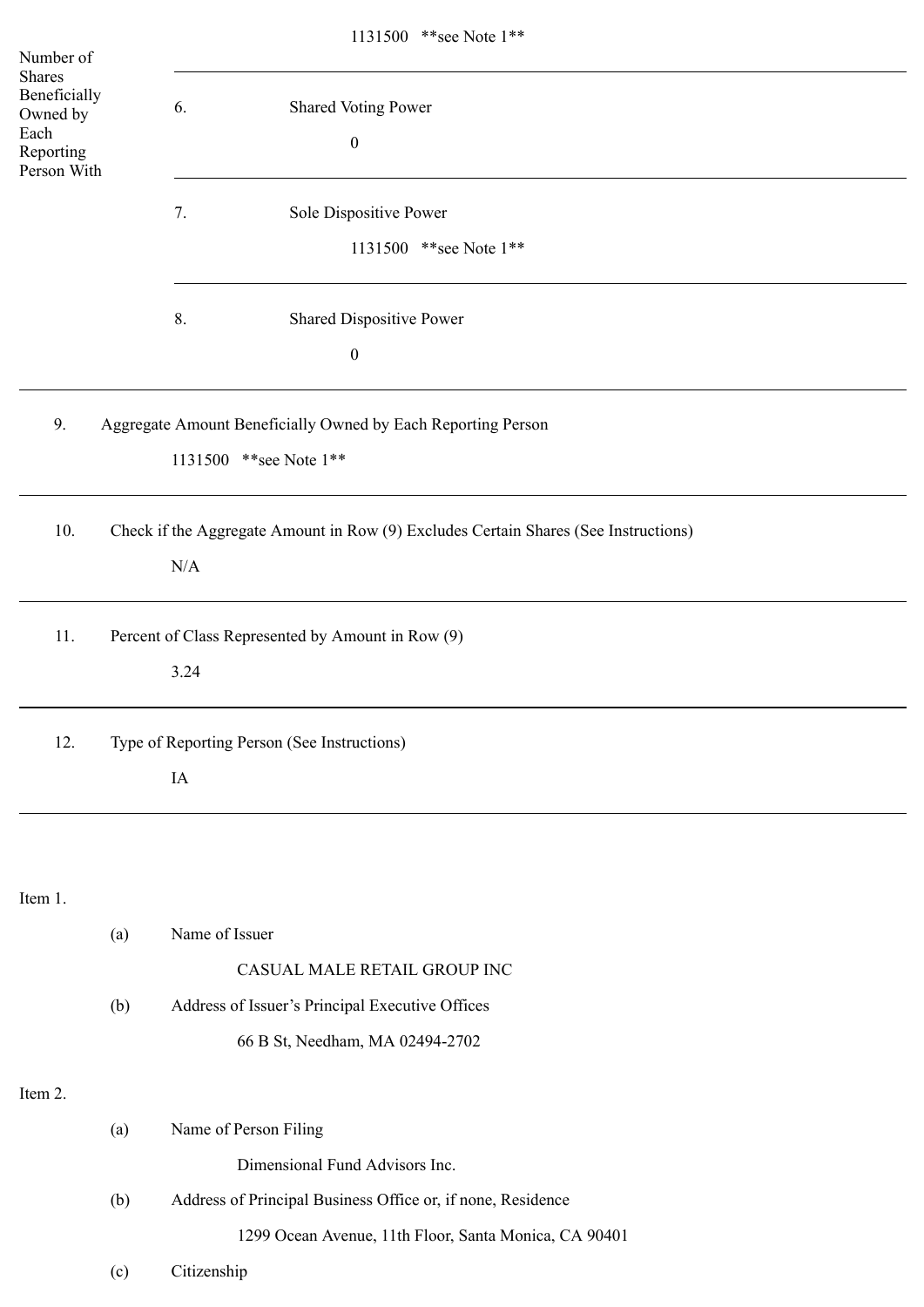### Delaware Corporation

### (d) Title of Class of Securities

Common Stock

(e) CUSIP Number

# 148711104

Item 3. If this statement is filed pursuant to §§240.13d-1(b) or 240.13d-2(b) or (c), check whether the person filing is a:

| (a) |                                               | Broker or dealer registered under section 15 of the Act (15 U.S.C. 780).                                                                                            |
|-----|-----------------------------------------------|---------------------------------------------------------------------------------------------------------------------------------------------------------------------|
| (b) | $[\ ]$                                        | Bank as defined in section $3(a)(6)$ of the Act (15 U.S.C. 78c).                                                                                                    |
| (c) | $\begin{bmatrix} 1 \end{bmatrix}$             | Insurance company as defined in section $3(a)(19)$ of the Act (15 U.S.C. 78c).                                                                                      |
| (d) | $[\ ]$                                        | Investment company registered under section 8 of the Investment Company Act of 1940 (15)<br>U.S.C. 80a-8).                                                          |
| (e) | [X]                                           | An investment adviser in accordance with $\S 240.13d-1(b)(1)(ii)(E)$ ;                                                                                              |
| (f) | $[\ ]$                                        | An employee benefit plan or endowment fund in accordance with $\S 240.13d-1(b)(1)(ii)(F)$ ;                                                                         |
| (g) | $[\ \ ]$                                      | A parent holding company or control person in accordance with $\S 240.13d-1(b)(1)(ii)(G)$ ;                                                                         |
| (h) | $\left[ \begin{array}{c} \end{array} \right]$ | A savings associations as defined in Section 3(b) of the Federal Deposit Insurance Act (12 U.S.C.<br>1813);                                                         |
| (i) | $\begin{bmatrix} \end{bmatrix}$               | A church plan that is excluded from the definition of an investment company under section $3(c)$<br>$(14)$ of the Investment Company Act of 1940 (15 U.S.C. 80a-3); |
| (j) |                                               | Group, in accordance with $\S 240.13d-1(b)(1)(ii)(J)$ .                                                                                                             |

#### Item 4. Ownership.

Provide the following information regarding the aggregate number and percentage of the class of securities of the issuer identified in Item 1.

(a) Amount beneficially owned:

1131500 \*\*see Note 1\*\*

(b) Percent of class:

3.24

- (c) Number of shares as to which the person has:
	- (i) Sole power to vote or to direct the vote:

1131500 \*\*see Note 1\*\*

(ii) Shared power to vote or to direct the vote:

0

(iii) Sole power to dispose or to direct the disposition of:

```
1131500 **see Note 1**
```
(iv) Shared power to dispose or to direct the disposition of:

0

\*\* Note 1 \*\* Dimensional Fund Advisors Inc. ("Dimensional"), an investment advisor registered under Section 203 of the Investment Advisors Act of 1940, furnishes investment advice to four investment companies registered under